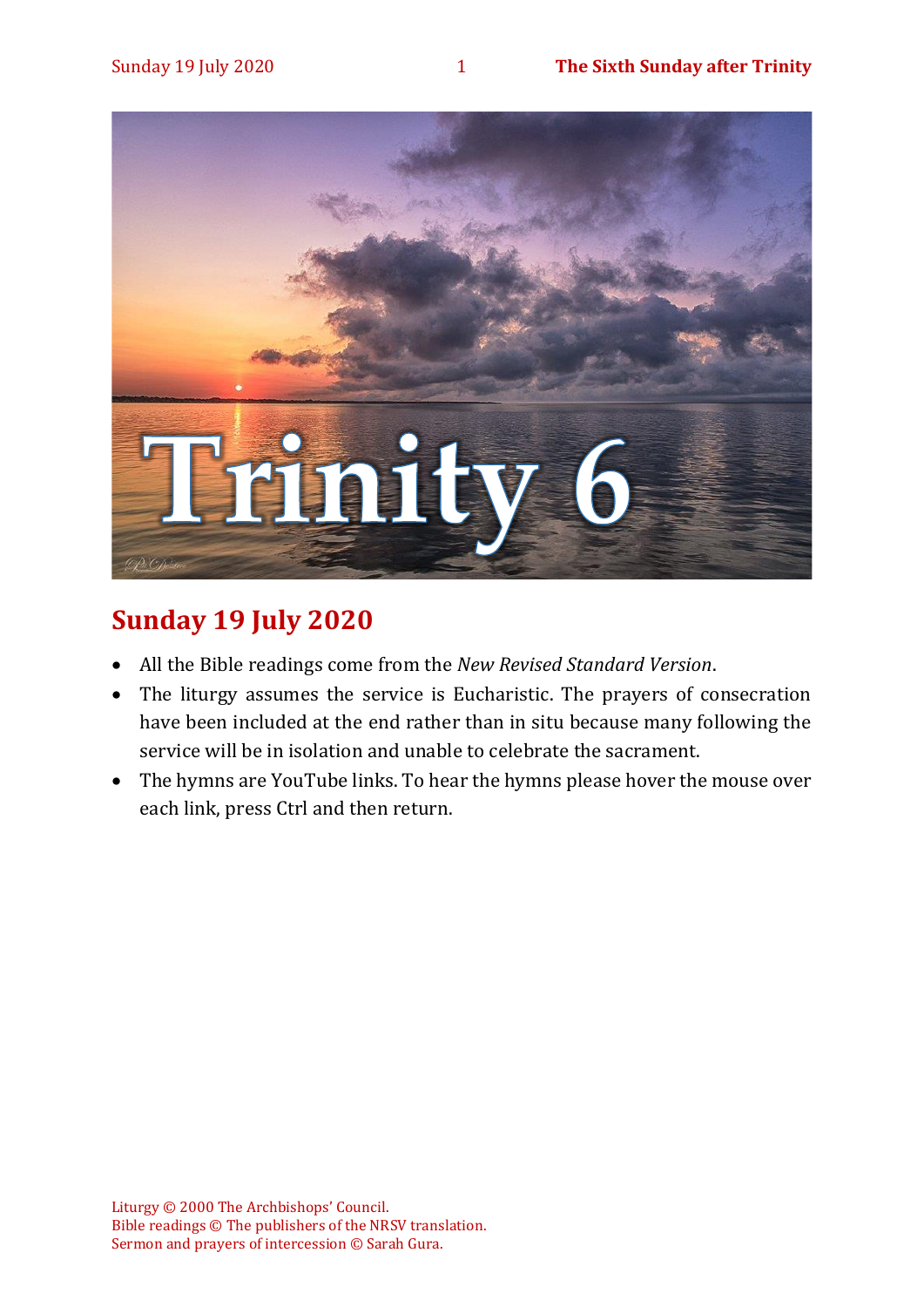#### Sunday 19 July 2020 2 **The Sixth Sunday after Trinity**

### **Introduction and welcome**

HYMN 1 **[10 000 reasons](https://www.youtube.com/watch?v=DXDGE_lRI0E)** (please click on this link to hear the hymn)

## **The Welcome**

In the name of the Father, and of the Son, and of the Holy Spirit

All **Amen.**

The Lord be with you

All **And also with you.**

## **The Preparation**

All **Almighty God,**

**to whom all hearts are open, all desires known, and from whom no secrets are hidden: cleanse the thoughts of our hearts by the inspiration of your Holy Spirit, that we may perfectly love you, and worthily magnify your holy name; through Christ our Lord. Amen.**

Our Lord Jesus Christ said:

The first commandment is this: 'Hear, O Israel, the Lord our God is the only Lord. You shall love the Lord your God with all your heart, with all your soul, with all your mind, and with all your strength.'

And the second is this: 'Love your neighbour as yourself.'

There is no other commandment greater than these.

On these two commandments hang all the law and the prophets.

#### All **Amen. Lord, have mercy.**

God so loved the world that he gave his only Son Jesus Christ to save us from our sins, to be our advocate in heaven, and to bring us to eternal life. Therefore, let us confess our sins in penitence and faith, firmly resolved to keep God's commandments and to live in love and peace with all.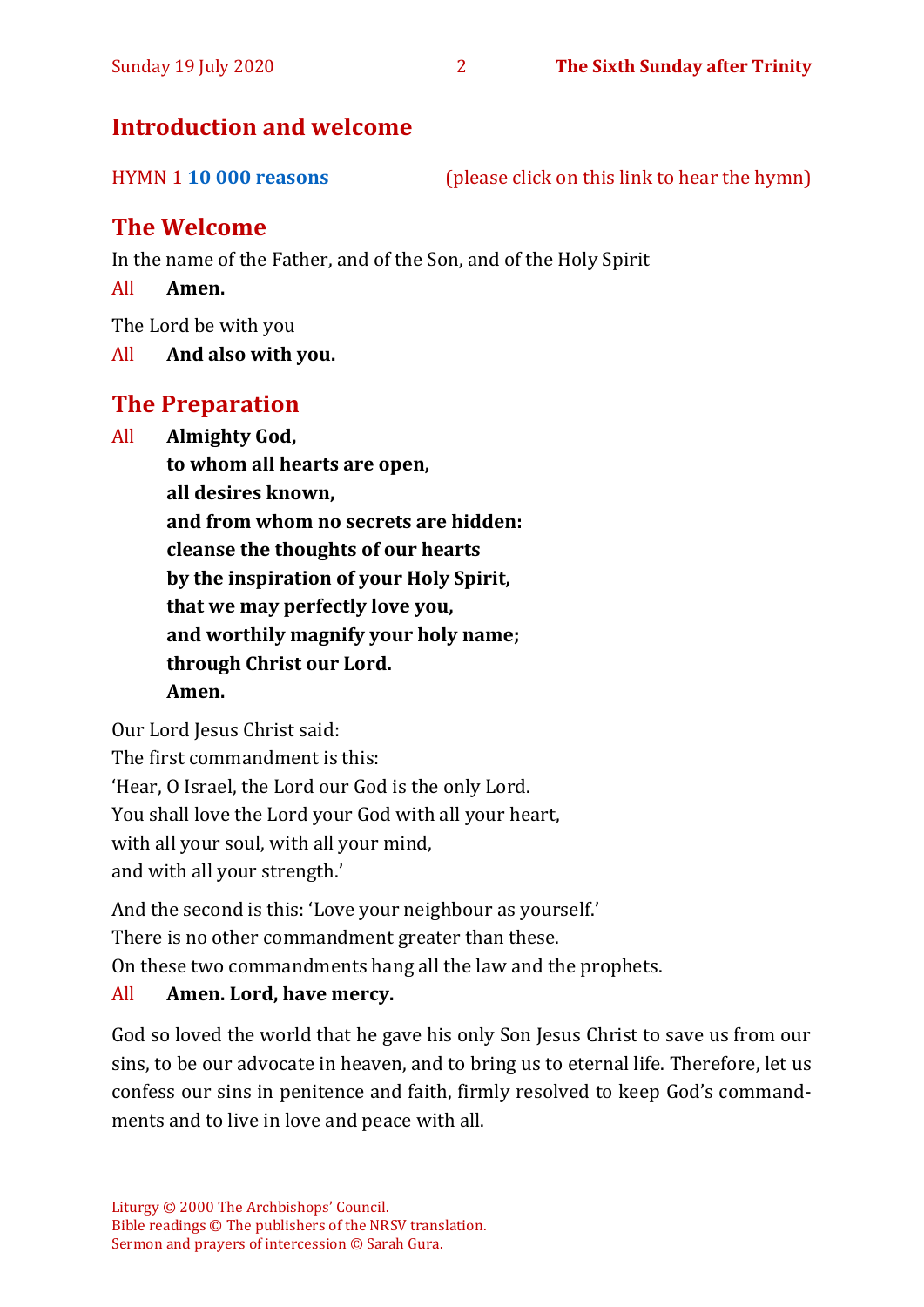All **Almighty God, our heavenly Father, we have sinned against you and against our neighbour in thought and word and deed, through negligence, through weakness, through our own deliberate fault. We are truly sorry and repent of all our sins. For the sake of your Son Jesus Christ, who died for us, forgive us all that is past and grant that we may serve you in newness of life to the glory of your name. Amen.**

Almighty God,

who forgives all who truly repent, have mercy upon you, pardon and deliver you from all your sins, confirm and strengthen you in all goodness, and keep you in life eternal; through Jesus Christ our Lord. All **Amen.**

# **The Gloria**

This version of the Gloria is sung to the tune of 'Cwm Rhondda'. Click **[here](about:blank)** for the tune.

All **Glory be to God in Heaven, Songs of joy and peace we bring, Thankful hearts and voices raising, To creation's Lord we sing. Lord we thank you, Lord we praise you, Glory be to God our King: Glory be to God our King. Lamb of God, who on our shoulders, Bore the load of this world's sin; Only Son of God the Father, You have brought us peace within.**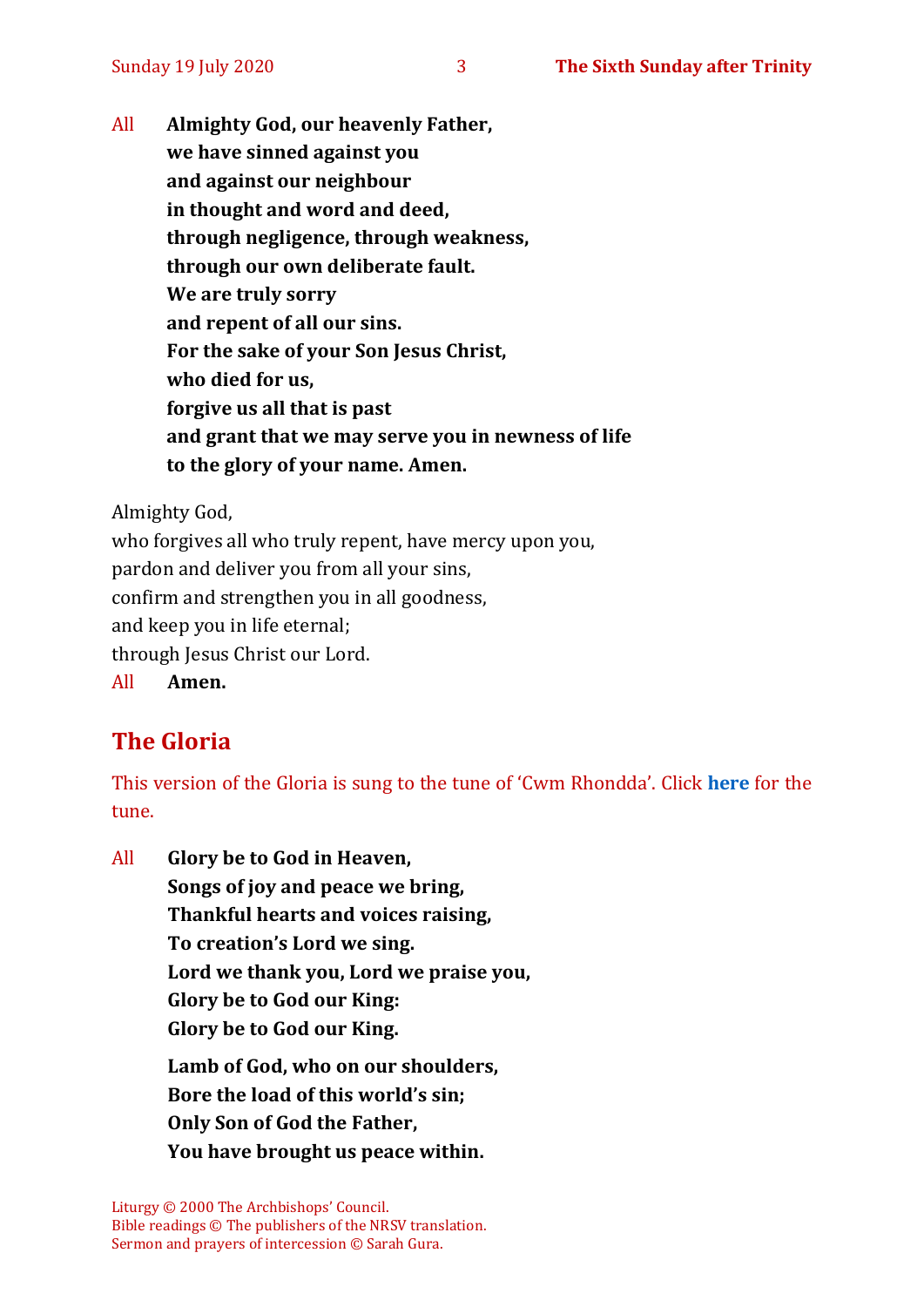**Lord, have mercy, Christ have mercy, Now your glorious reign begin: Now your glorious reign begin.**

**You O Son of God are Holy, You we praise with one accord. None in heav'n or earth is like you, Only you are Christ the Lord. With the Father and the Spirit, Ever worshipped and adored: Ever worshipped and adored.**

# **The Collect for the Sixth Sunday after Trinity**

Creator God, you made us all in your image: may we discern you in all that we see, and serve you in all that we do; through Jesus Christ our Lord.

All **Amen.**

# **First reading**

A reading from the prophecy of Isaiah

Thus says the Lord, the King of Israel, and his Redeemer, the Lord of hosts: I am the first and I am the last; besides me there is no god. Who is like me? Let them proclaim it, let them declare and set it forth before me. Who has announced from of old the things to come? Let them tell us what is yet to be. Do not fear, or be afraid; have I not told you from of old and declared it? You are my witnesses! Is there any god besides me? There is no other rock; I know not one. *Isaiah 44:6–8*

This is the Word of the Lord All **Thanks be to God.**

# **Second reading**

A reading from St Paul's Letter to the Romans

Brothers and sisters, we are debtors, not to the flesh, to live according to the flesh— for if you live according to the flesh, you will die; but if by the Spirit you put to death the deeds of the body, you will live.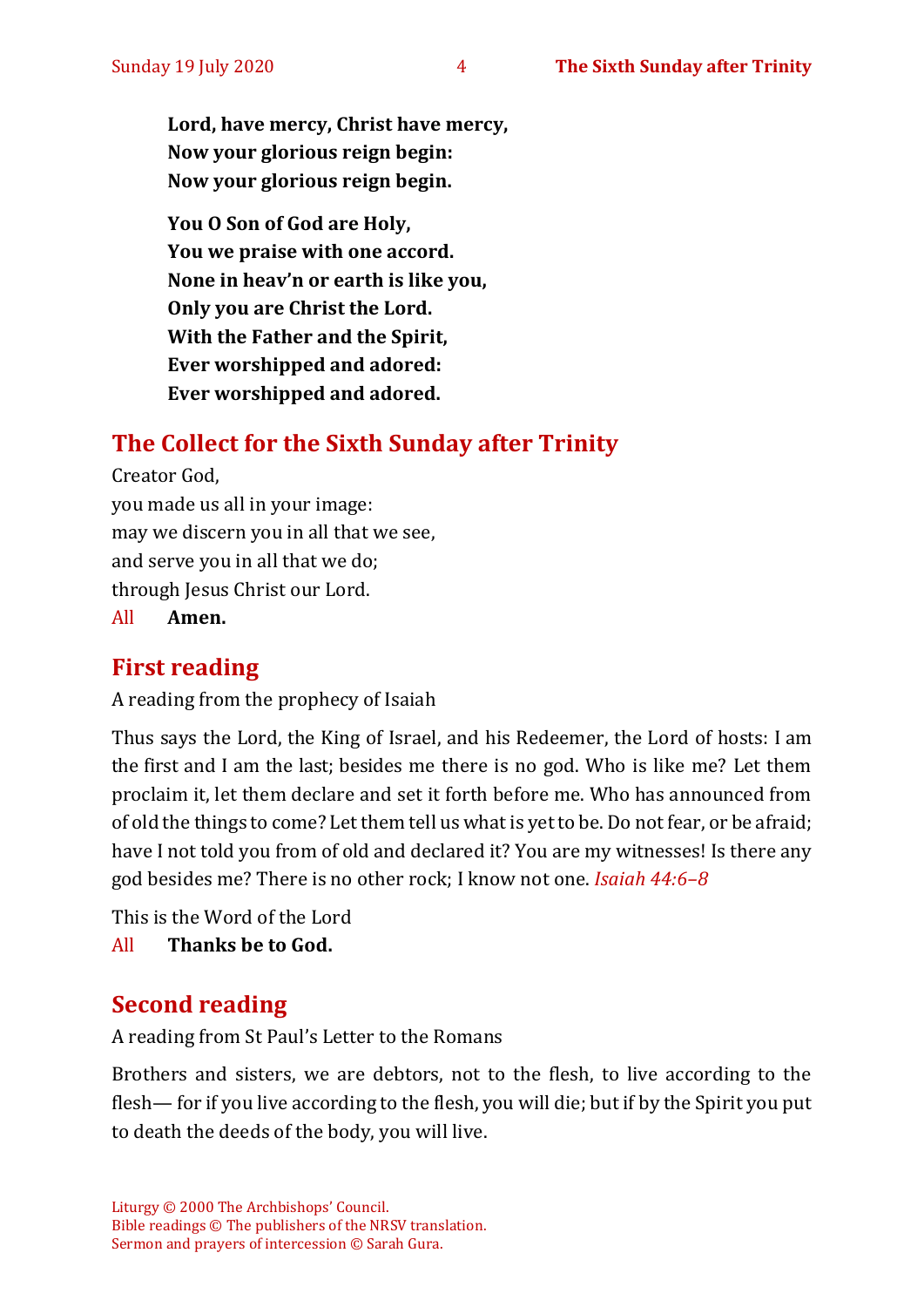For all who are led by the Spirit of God are children of God. For you did not receive a spirit of slavery to fall back into fear, but you have received a spirit of adoption. When we cry, 'Abba! Father!' it is that very Spirit bearing witness with our spirit that we are children of God, and if children, then heirs, heirs of God and joint heirs with Christ—if, in fact, we suffer with him so that we may also be glorified with him.

I consider that the sufferings of this present time are not worth comparing with the glory about to be revealed to us. For the creation waits with eager longing for the revealing of the children of God; for the creation was subjected to futility, not of its own will but by the will of the one who subjected it, in hope that the creation itself will be set free from its bondage to decay and will obtain the freedom of the glory of the children of God.

We know that the whole creation has been groaning in labor pains until now; and not only the creation, but we ourselves, who have the first fruits of the Spirit, groan inwardly while we wait for adoption, the redemption of our bodies. For in hope we were saved. Now hope that is seen is not hope. For who hopes for what is seen? But if we hope for what we do not see, we wait for it with patience. *Romans 8:12–25*

This is the Word of the Lord

All **Thanks be to God.**

HYMN 2 **[A new commandment](https://www.youtube.com/watch?v=_0A5T9sD8Ug)** (please click on this link to hear the hymn)

# **Gospel reading**

Hear the Gospel of our Lord Jesus Christ according to John

#### All **Glory to you O Lord.**

Jesus put before the crowd another parable: 'The kingdom of heaven may be compared to someone who sowed good seed in his field; but while everybody was asleep, an enemy came and sowed weeds among the wheat, and then went away. So when the plants came up and bore grain, then the weeds appeared as well. And the slaves of the householder came and said to him, "Master, did you not sow good seed in your field? Where, then, did these weeds come from?" He replied, "An enemy has done this." The slaves said to him, "Then do you want us to go and gather them?" But he replied, "No; for in gathering the weeds you would uproot the wheat along with them. Let both of them grow together until the harvest; and at harvest time I will tell the reapers, Collect the weeds first and bind them in bundles to be burned, but gather the wheat into my barn".'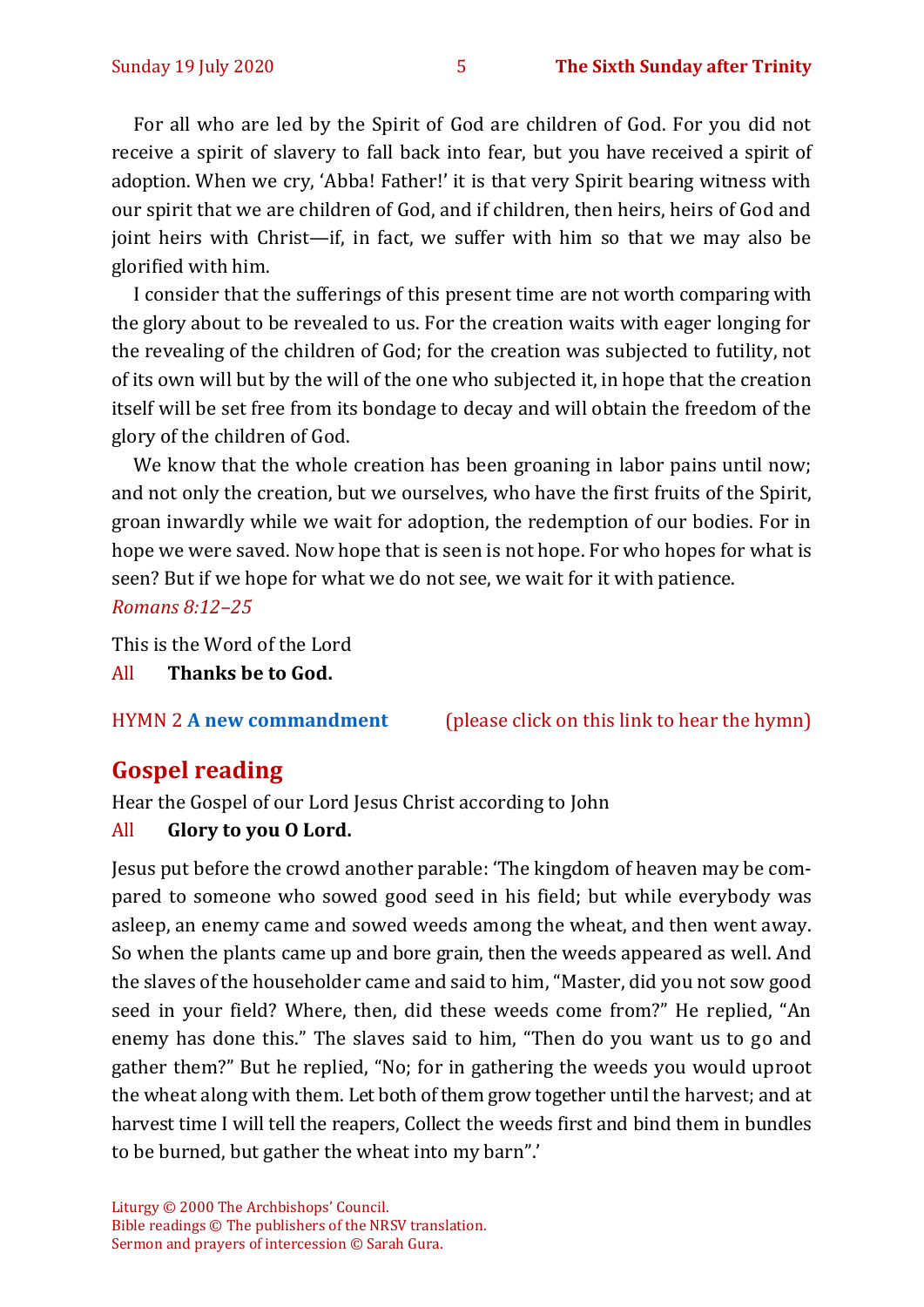Jesus then left the crowds and went into the house. And his disciples approached him, saying, 'Explain to us the parable of the weeds of the field.' He answered, 'The one who sows the good seed is the Son of Man; the field is the world, and the good seed are the children of the kingdom; the weeds are the children of the evil one, and the enemy who sowed them is the devil; the harvest is the end of the age, and the reapers are angels.

Just as the weeds are collected and burned up with fire, so will it be at the end of the age. The Son of Man will send his angels, and they will collect out of his kingdom all causes of sin and all evildoers, and they will throw them into the furnace of fire, where there will be weeping and gnashing of teeth. Then the righteous will shine like the sun in the kingdom of their Father. Let anyone with ears listen!' *Matthew 13:24–30,36–43*

This is the Gospel of the Lord

#### All **Praise to you O Christ.**

#### **Sermon**

Jesus taught using parables. He used everyday things that everyone knew but the meaning was always lost. The disciples would always ask him what he meant every time he told a parable. Today we have one such parable: the wheat and the weeds.

In this parable, Jesus is the master who plants the wheat. He goes away and the enemy, in this case the devil, comes and plants the weeds. The wheat in this parable represents the children of God who hears his word and do what he says. The weeds are those who reject him.

Around this time, the Jews had rejected Jesus because he was not what they were expecting the Messiah to be. They thought the Messiah would come in armour and destroy all those who were persecuting them and bring about new way of living. But here was Jesus teaching in parables and about love. They could not understand how they could love the very people who were persecuting them. The Kingdom is not what they expected at all or what they had in mind.

The wheat in this parable is us, the children of God. Even we at times are confused by the way the world is like today. There is so much suffering and pain everywhere. I am sure I am not the only one who thought once I was a Christian everything would be perfect; all my problems would disappear. But in the parable, the master was patient with the weeds. I understand the weed here could be darnel, a weed that resembles wheat when it starts to grow. That's probably why the master told his servants not to uproot it otherwise they would have uprooted the wheat along with the weeds.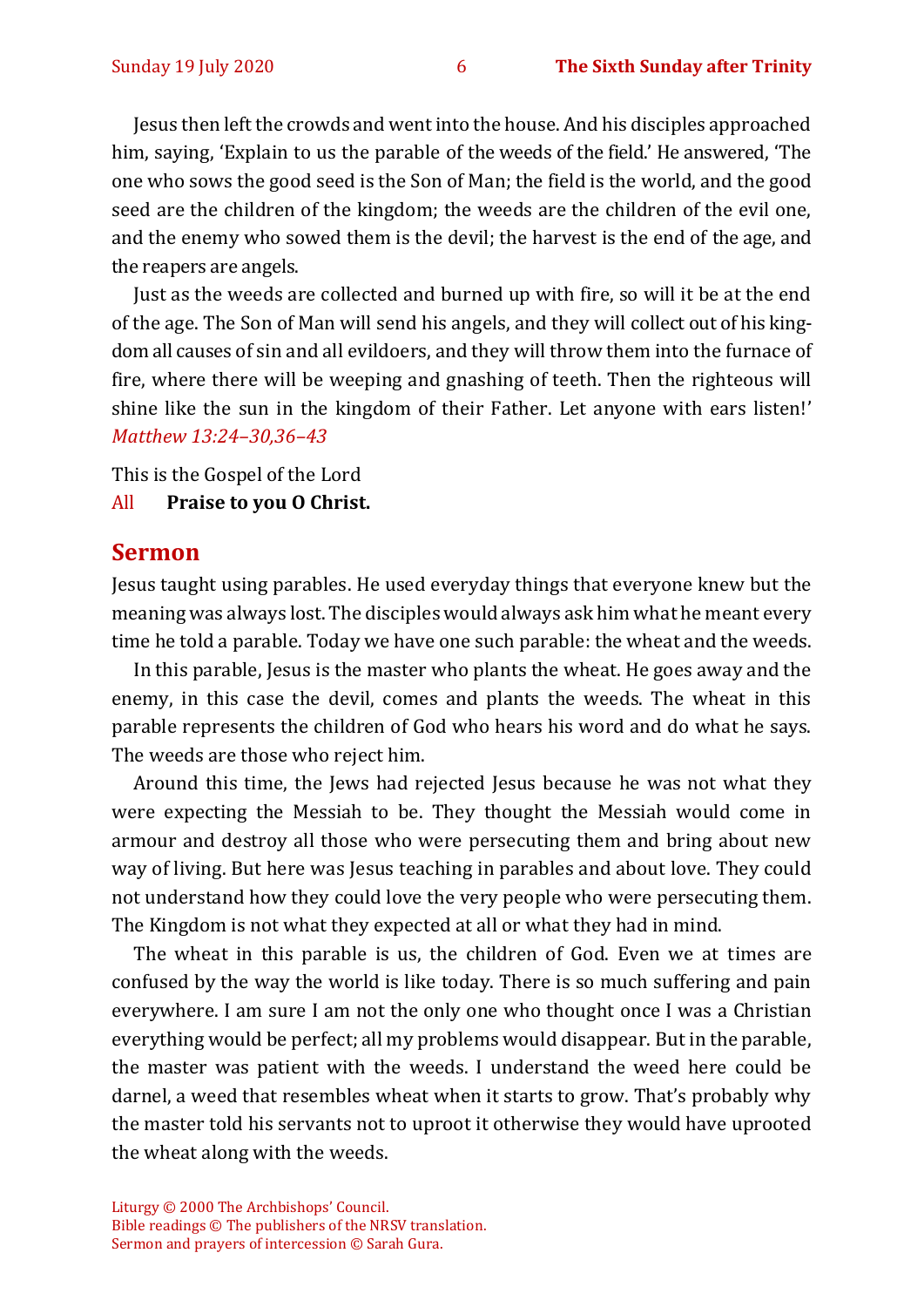We too, like Jesus should be patient with the other wheat, that is, with fellow Christians. As Christians we all believe that Jesus is Lord, he came down to earth and died on the cross. He rose again for our salvation. We either believe him or we do not; we are either in or out, part of his family or not. There is no option to be in between. So as Christians we should show humility towards each other. Its OK to read a Scripture passage and have different understanding or follow different traditions within each denomination. We should remember we are the wheat in this passage and not attack one another. It undermines the message that Jesus was trying to teach, that of love.

We, instead need to understand that we are in the same corner, the family of God. We need to do as he commands in John 13:34, '… love one another as I have loved you.' Nobody has a perfect understanding of God and his ways, so we need to have humility and be kind to one another. Only Jesus has all the answers. We need to understand that we are all believe in God the Trinity and that we are all saved by his grace. We can't look down on other Christians or anyone because what we know is because the Holy Spirit has opened our eyes to as it says in Romans 14:1, 'as for the weak in faith, welcome him, but not to quarrel over opinions.'

Let us not judge each other by what we eat or not eat, drink, or what they have. That is the job of the master. Let us be gracious and loving towards each other, after all we are all wheat. We need each other and we learn from each other. Let us allow other Christians to challenge us in good productive ways. We are all one family and can learn from each other with the guidance of the Holy Spirit.

On the other hand, the weeds are those who deny Jesus. This is the result of the devil scattering the weeds after Jesus, the master, had planted the wheat. They may look like they have it all but their happiness in only temporary. More often than not we hear, 'Do what you want. Live your life as you please' But let us not be tempted. This is the devil scattering seeds of deception which will lead to rebellion against God. Let us remember that God, in his mercy and because of his great love and by his grace saved us and raised us up.

The servants asked the master if they should uproot the weeds. That is not our job. It is the master's job. God will deal with the weeds at the right time. People often ask why there is so much suffering in the world. Why is God allowing all these bad things to happen? The time will come when the weeds will be dealt with. The gospel says, 'and they will collect out of his kingdom all causes of sin and all evildoers, and they will throw them into the furnace of fire, where there will be weeping and gnashing of teeth.' Even when our situation is bad, God remains God, good and faithful. As it says in the passage from Isaiah, 'There is no other rock.' We need learn to trust more and more in Him and lean on him alone.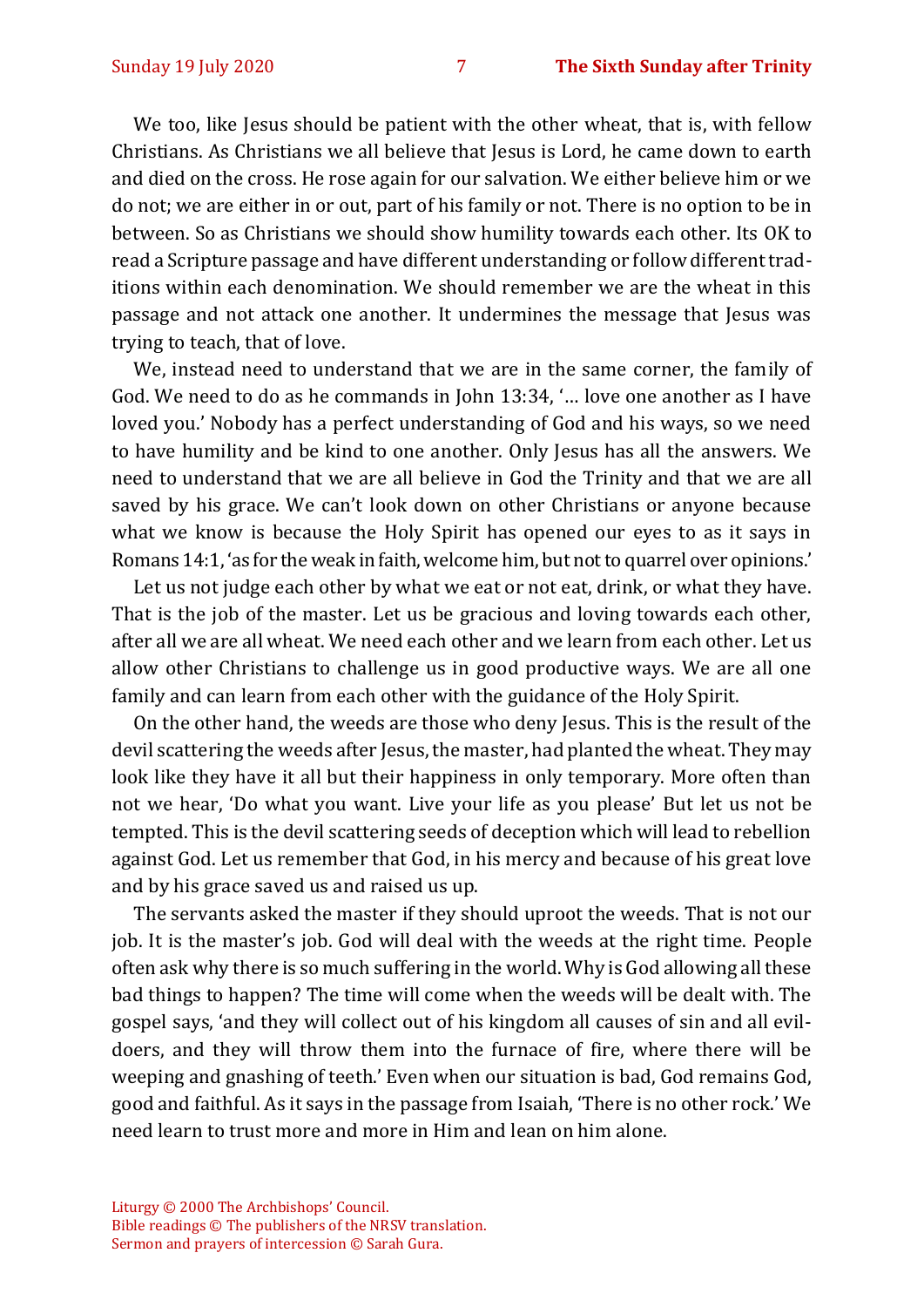Take note of how the master is patient with the weeds. We too should be patient with everyone. Our only job is to do as he commands, "to love one another." We too should be nurturing to those who have not heard. Our good works should preach the goodness and mercy of God to the world. Let us patiently and obediently wait on our Lord. For Paul tells us, 'We are children of God, and if children, then heirs, heirs of God and joint heirs with Christ.' Therefore, let us allow ourselves to be led by the spirit and the kingdom of God will be ours to inherit.

May we remember to be our brother's keeper during this difficult time, checking on our neighbours, family and friends. Amen.

## **The Creed**

Do you believe and trust in God the Father, the source of all being and life, the one for whom we exist?

#### All **We believe and trust in him.**

Do you believe and trust in God the Son, who took our human nature,

died for us and rose again?

All **We believe and trust in him.**

Do you believe and trust in God the Holy Spirit, who gives life to the people of God and makes Christ known in the world?

All **We believe and trust in him.**

This is the faith of the Church.

All **This is our faith. We believe and trust in one God, Father, Son and Holy Spirit. Amen.**

#### **Prayers of intercession**

Lord we thank you that we are gathered here in your presence to worship and magnify your holy name together. We thank you for your everlasting and steadfast love. We pray that we be kind and gracious to one another. Help us Lord to live as you commanded loving one another.

Lord in your mercy

#### All **Hear our prayer**

Liturgy © 2000 The Archbishops' Council. Bible readings © The publishers of the NRSV translation. Sermon and prayers of intercession © Sarah Gura.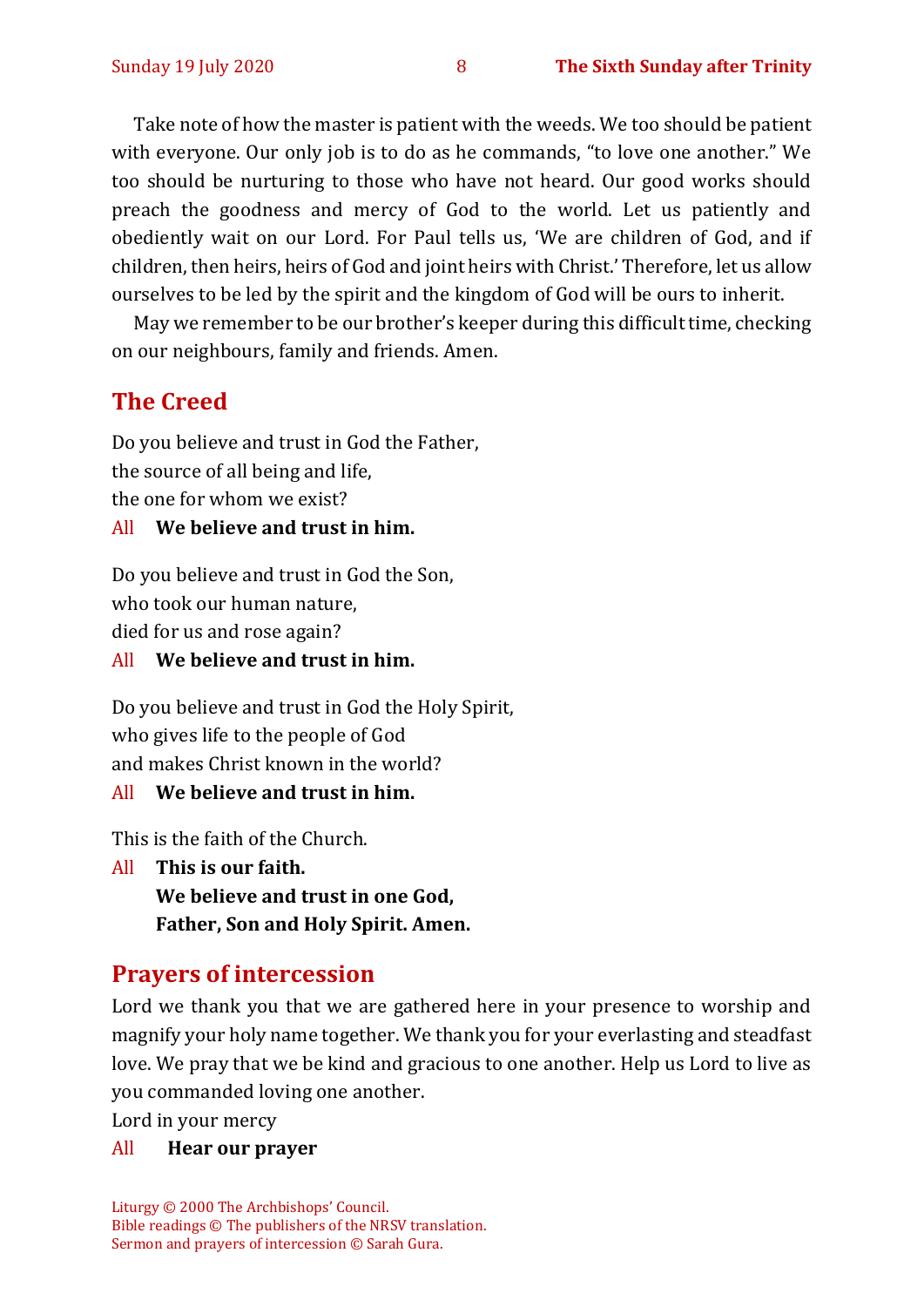We pray for your blessing on all the churches throughout the world. We ask you Lord that your Holy Spirit continue to minister to all the Christians in this difficult time. We bring before you our own churches, St Barnabas, Holy Trinity and Moorside that we all be able to come back and worship together. Hold in your hands all those who continue to suffer persecution because of their faith.

Lord in your mercy

#### All **Hear our prayer**

Creator of all, we bring before you the world and it's sufferings. Help us to look after your beautiful creation. We pray for all those in governments making difficult decisions in this difficult time. We bring before you our own communities asking for your love to be felt within them. Lord be with all those who are in difficult predicaments, those who are lonely, hungry, wet and cold. We bring the whole world into your hands Father, may your light shine through the darkness.

Lord in your mercy

#### All **Hear our prayer**

We pray for ourselves, our families and friends. We bring before all those who are suffering in body, mind or spirit. In the silence of our hearts we pray for…We also pray for all those who are working hard to care for them. May your love be their comfort.

Lord in your mercy

#### All **Hear our prayer**

Father we bring before you all those who died recently. May their souls rest in eternal peace.

Lord in your mercy

#### All **Hear our prayer**

#### **Merciful Father,**

All **accept these prayers for the sake of your Son, our Saviour Jesus Christ. Amen.**

# **The peace**

The fruit of the Spirit is love, joy and peace.

The peace of the Lord be always with you,

#### All **And also with you.**

Liturgy © 2000 The Archbishops' Council. Bible readings © The publishers of the NRSV translation. Sermon and prayers of intercession © Sarah Gura.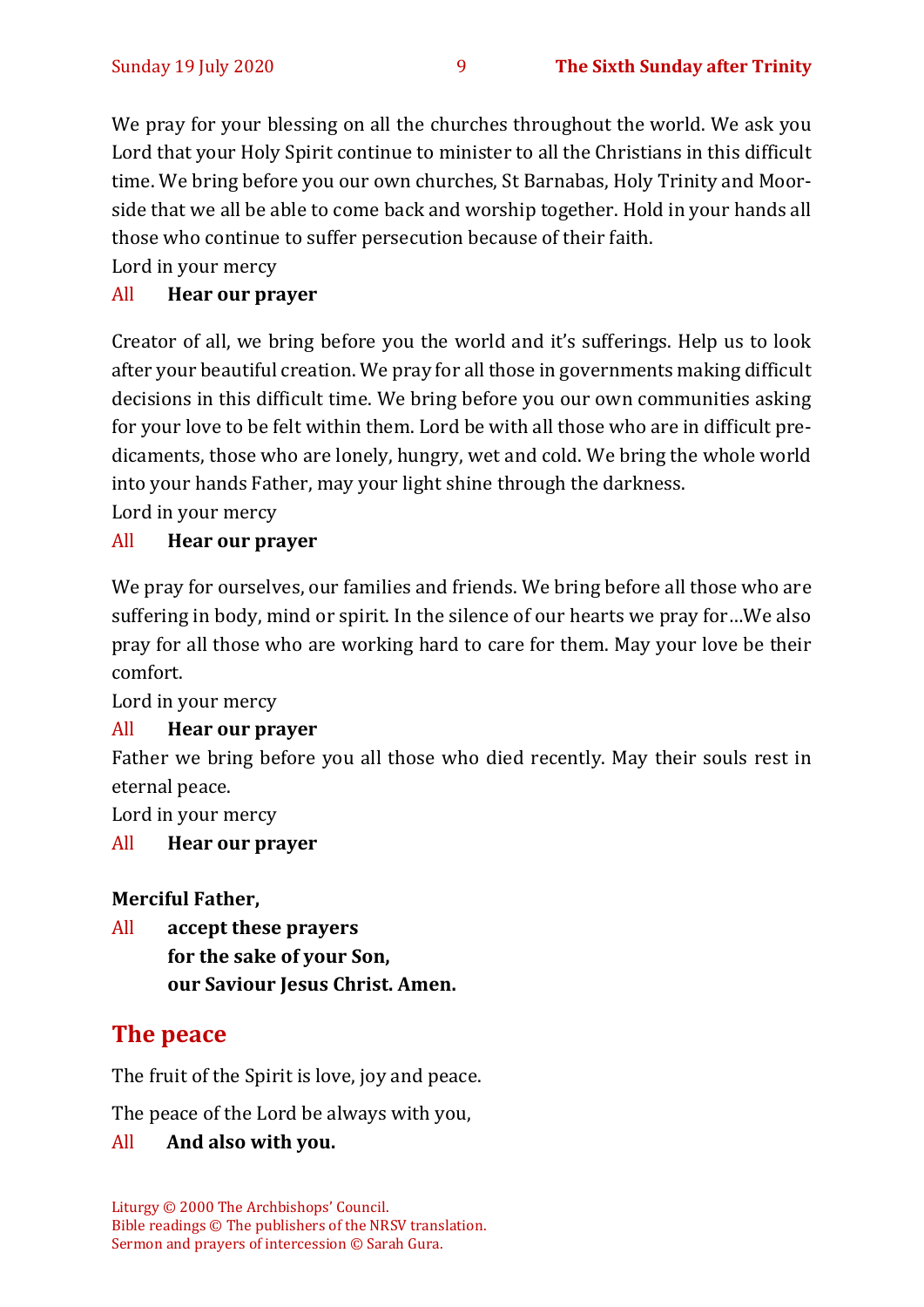HYMN 3 **[Amazing grace](https://www.youtube.com/watch?v=A0gLntLIBYw)** (please click on this link to hear the hymn)

The liturgy of the Communion Service appears below

# The Dismissal

The Lord bless you and keep you. The Lord make his face to shine upon you and be gracious to you. The Lord lift up the light of his countenance upon you and give you his peace; and the blessing of God the Almighty: Father, Son, and Holy Spirit, be with you now and remain with you always. All **Amen.**

HYMN 4 **[Go forth and tell](https://www.youtube.com/watch?v=XNyDd9qtuk0)** (please click on this link to hear the hymn)

Go in peace to love and serve the Lord.

#### All **In the name of Christ. Amen.**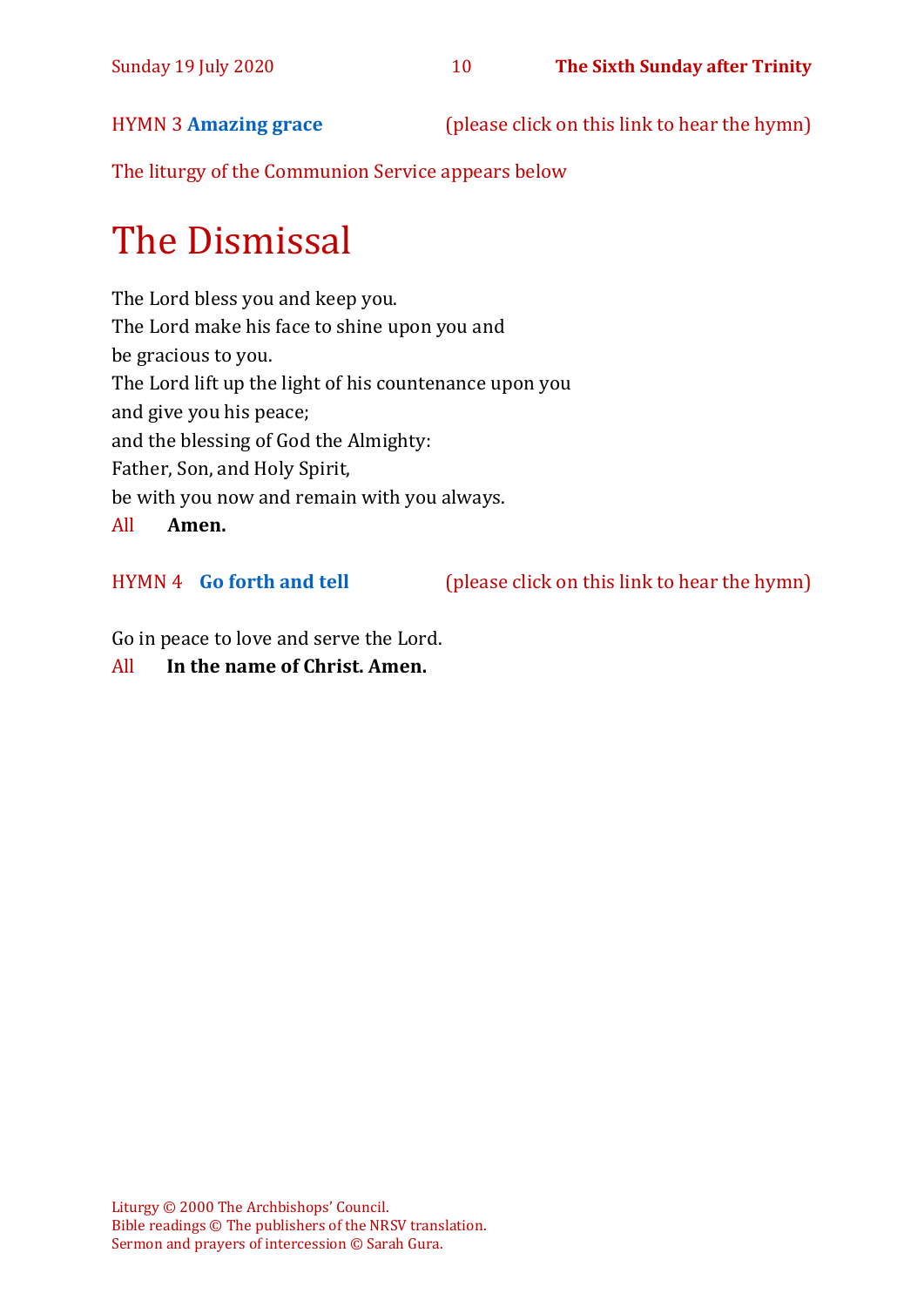# The Liturgy of the Sacrament

# Eucharistic Prayer (prayer E)

The Lord be with you

### All **and also with you.**

Lift up your hearts.

#### All **We lift them to the Lord.**

Let us give thanks to the Lord our God.

#### All **It is right to give thanks and praise.**

Father, you made the world and love your creation. You gave your Son Jesus Christ to be our Saviour. His dying and rising have set us free from sin and death. And so we gladly thank you, with saints and angels praising you, and saying,

All **Holy, holy, holy Lord, God of power and might, heaven and earth are full of your glory. Hosanna in the highest. Blessed is he who comes in the name of the Lord. Hosanna in the highest.**

We praise and bless you, loving Father, through Jesus Christ, our Lord; and as we obey his command, send your Holy Spirit, that broken bread and wine outpoured may be for us the body and blood of your dear Son.

On the night before he died he had supper with his friends and, taking bread, he praised you. He broke the bread, gave it to them and said: Take, eat; this is my body which is given for you; do this in remembrance of me.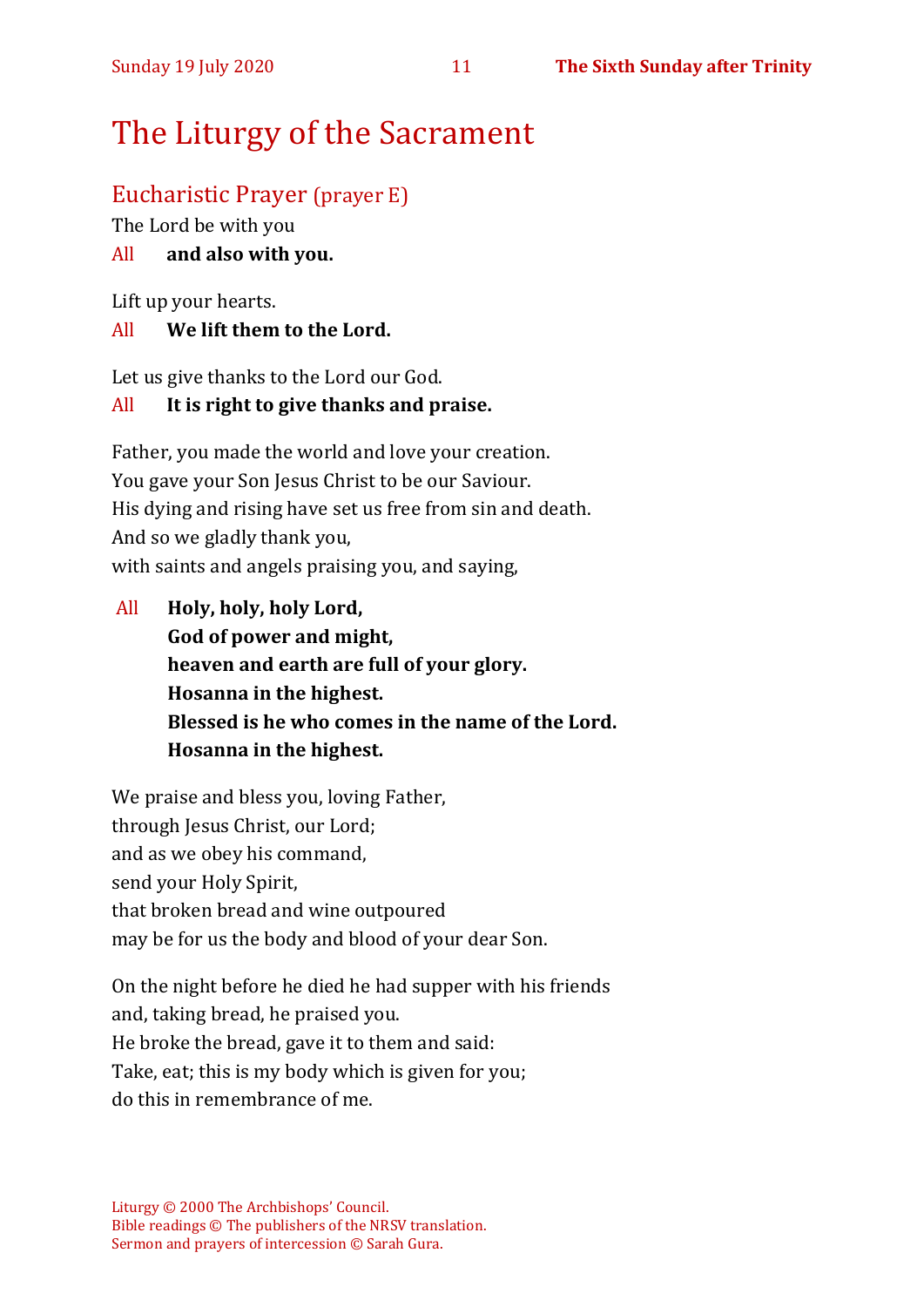When supper was ended he took the cup of wine. Again he praised you, gave it to them and said: Drink this, all of you; this is my blood of the new covenant, which is shed for you and for many for the forgiveness of sins. Do this, as often as you drink it, in remembrance of me.

So, Father, we remember all that Jesus did, in him we plead with confidence his sacrifice made once for all upon the cross.

Bringing before you the bread of life and cup of salvation, we proclaim his death and resurrection until he comes in glory.

Great is the mystery of faith:

All **Christ has died. Christ is risen. Christ will come again.**

Lord of all life, help us to work together for that day when your kingdom comes and justice and mercy will be seen in all the earth.

Look with favour on your people, gather us in your loving arms and bring us with all the saints to feast at your table in heaven.

Through Christ, and with Christ, and in Christ, in the unity of the Holy Spirit, all honour and glory are yours, O loving Father, for ever and ever.

#### All **Amen.**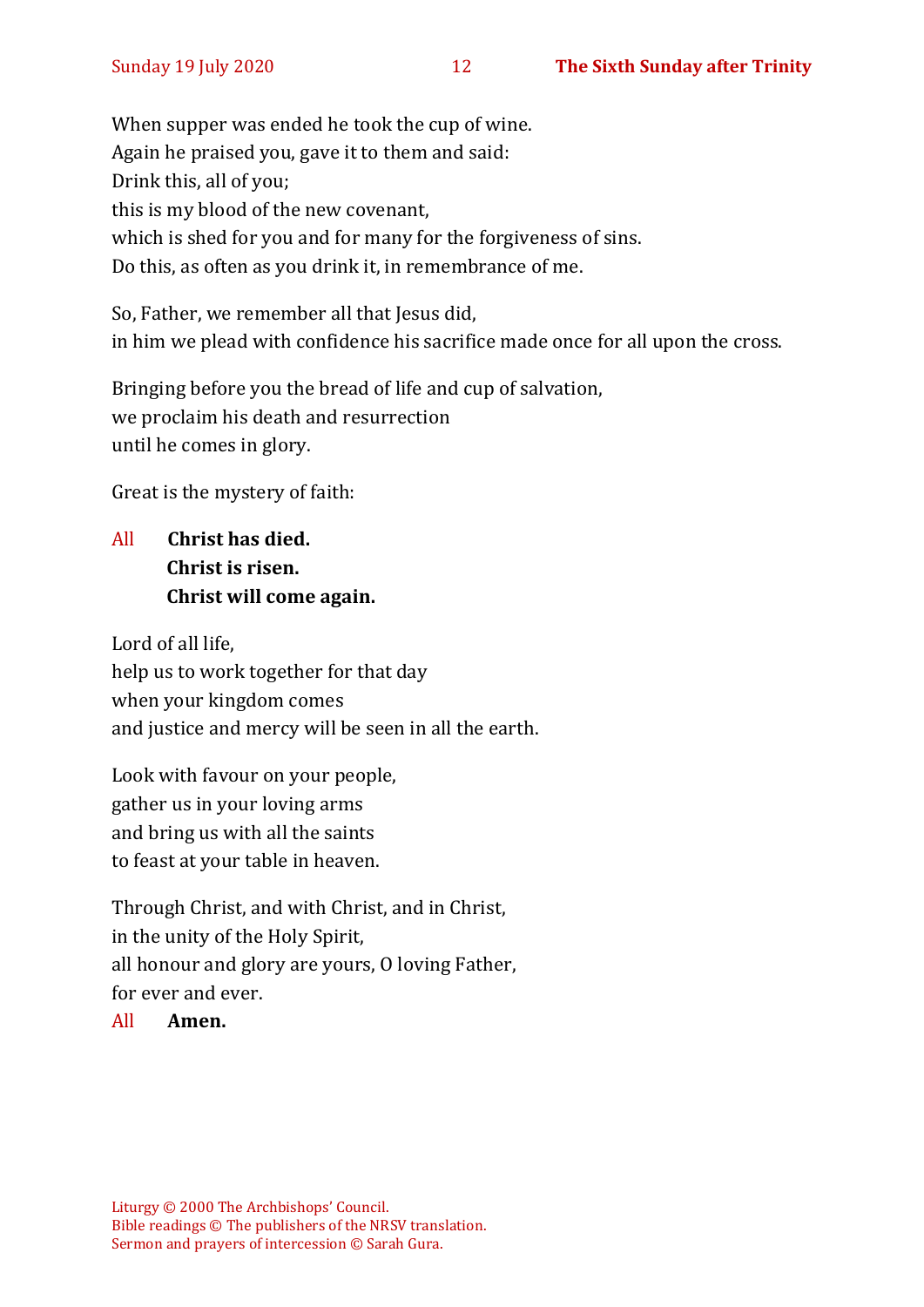## The Lord's Prayer

As our Saviour taught us, so we pray

All **Our Father in heaven, hallowed be your name, your kingdom come, your will be done, on earth as in heaven. Give us today our daily bread. Forgive us our sins as we forgive those who sin against us. Lead us not into temptation but deliver us from evil. For the kingdom, the power,** 

**and the glory are yours now and for ever. Amen.**

## Breaking of the Bread

We break this bread to share in the body of Christ.

- All **Though we are many, we are one body, because we all share in one bread.**
- All **Lamb of God,**

**you take away the sin of the world, have mercy on us.**

**Lamb of God, you take away the sin of the world, have mercy on us.**

**Lamb of God, you take away the sin of the world, grant us peace.**

Draw near with faith. Receive the body of our Lord Jesus Christ which he gave for you, and his blood which he shed for you. Eat and drink in remembrance that he died for you, and feed on him in your hearts by faith with thanksgiving.